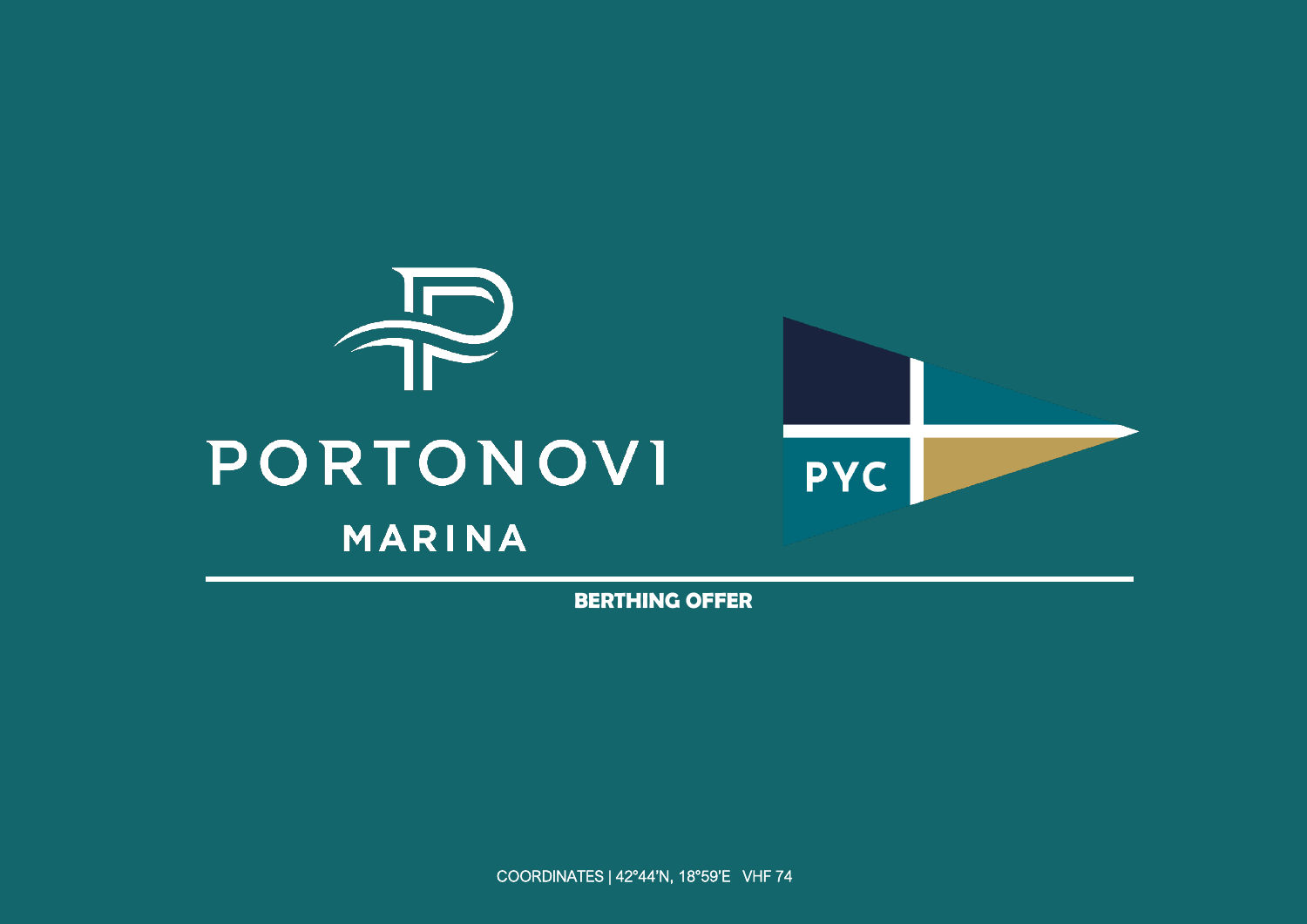## *SPECIAL OFFER FOR EST105 PARTICIPANTS*

*for the extension of your stay at Portonovi Marina*

| <b>Period</b>                                       | <b>Discount</b>                     |
|-----------------------------------------------------|-------------------------------------|
| $27th$ May 2022 – $30th$ May 2022 (noon)            | Free of charge                      |
| Weekly stay                                         | Paying 5 days 2 days free of charge |
| Monthly stay                                        | 10%                                 |
| Summer season package until 1 <sup>st</sup> October | 20%                                 |
|                                                     | (VAT inclusiva)                     |

*(VAT inclusive)*

## *Services*

- Port of Entry with 24/7 available service
- Fuel dock with tax and duty-free fuel
- 24-hour Dock Master assistance
- 24/7 CCTV and security service
- Utilities are free of charge for yachts up to 12m
- 24-hour water supply & power supply (220/380 V)
- Berthing capacity: 238, up to 120m
- Supporting deep draft yachts
- Helipad
- Designated indoors garage parking place
- Bath and restrooms

## *Package's description*

- Winter Package / Low season 7 months from October 1<sup>st</sup> to May 1<sup>st</sup>
- Summer Package / High season 5 months from May 1<sup>st</sup> to October 1<sup>st</sup>
- Annual Berthing / 365 days starting any day of the year